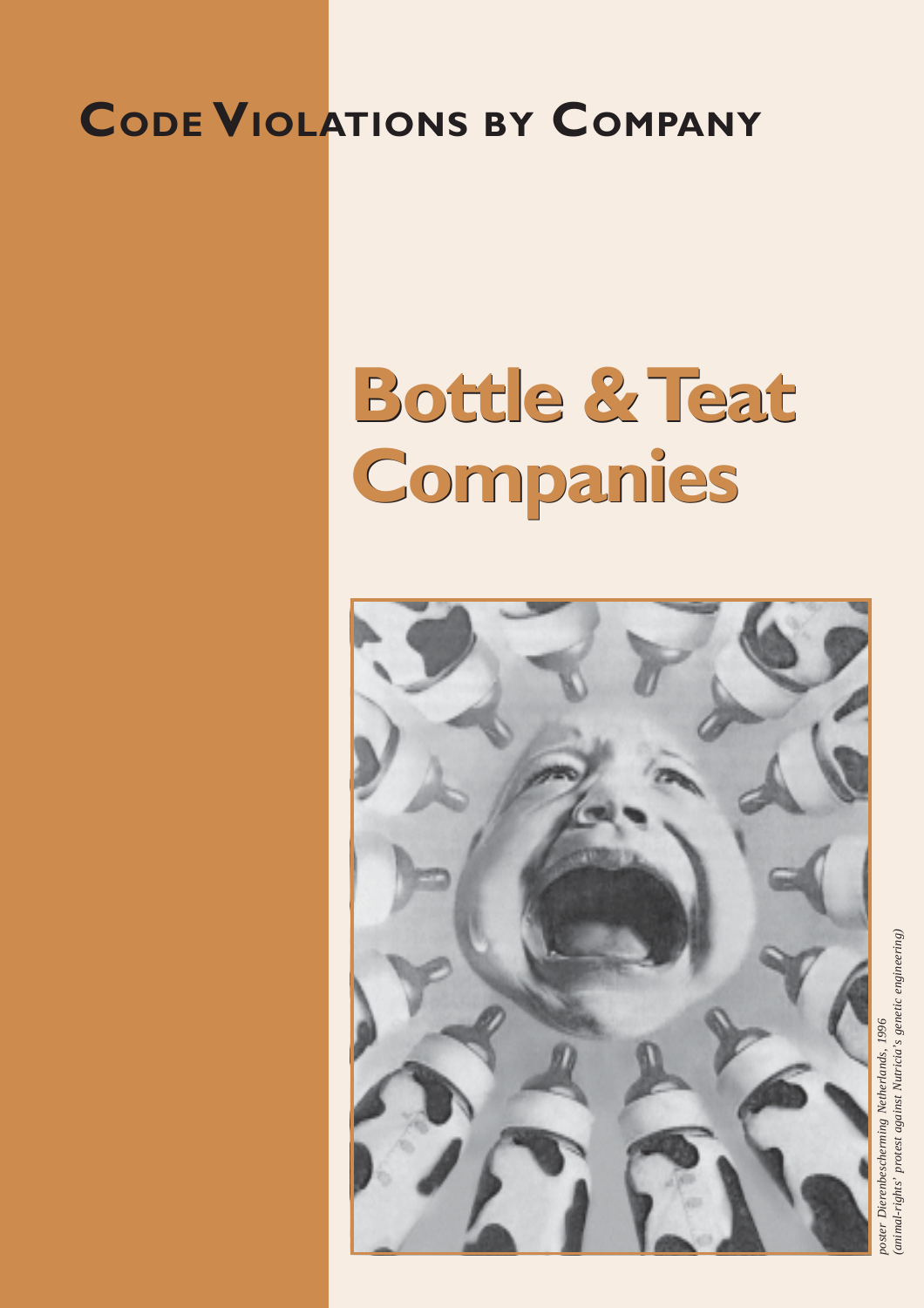#### FEEDING BOTTLES & TEATS

### **Feeding Bottles & Teats**

Feeding bottles and teats come under the scope of the International Code of Marketing of Breastmilk Substitutes. Manufacturers are allowed to sell but may not advertise or promote their products in any way.



Their labels may not discourage breastfeeding. Monitoring has again revealed that manufacturers and distributors of these products consistently violate the Code. They are either unaware of their obligations or choose to ignore that the Code applies to their marketing practices as much as to those of manufacturers and distributors of baby foods. Promotion of feeding bottles undermine efforts by governments and NGOs to protect, promote and support breastfeeding. Since these companies ignore their social and moral responsibilities, the situation can only be corrected by government regulation and through concerted action by consumers.

#### **Promotion to the public**

▶ **Article 5.1** of the Code prohibits advertising and all *other forms of promotion of products under the scope of the Code.*

Advertising, a practice forbidden by Article 5 of the Code forms the bulk of violations. Advertisements of feeding bottles and teats are usually found in parenting magazines, promotional leaflets and through websites. In shops, special displays are common. Most of these materials contain idealising text which claim the products have characteristics similar to the mother's breast or nipple. Invariably, the text is misleading and intended to discourage breastfeeding.

A selection of pictures below illustrates.



This **Avent** Naturally ad is found in magazines in many countries, including Italy, Lithuania, Mexico, Singapore and the UK. The slogan *"the bottle that helps you to breastfeed longer"* is accompanied by text claiming that **Avent** designs its feeding bottle to be "*as close to nature as possible".*

**Avent** ads in parenting magazines in the Dominican Republic, Germany, Serbia and Trinidad & Tobago compares the *"natural shape"* of mother's breast to the product and says it *"mimics a mom"*.





**Avent**, **Babelito** and **Chicco** advertise on Argentinian websites.



**Babelito**, which produces difficult to clean feeding bottles (right), paints a mural (top) to promote its products on a pharmacy wall in Uruguay.



A **Camera** ad in a mothers' magazine in Thailand makes a sweeping claim that the product *"is safe for baby",* ignoring the risks associated with bottle feeding.



An Argentinian ad in a store magazine announces it takes babies *"from breast to teat, through Chicco".*

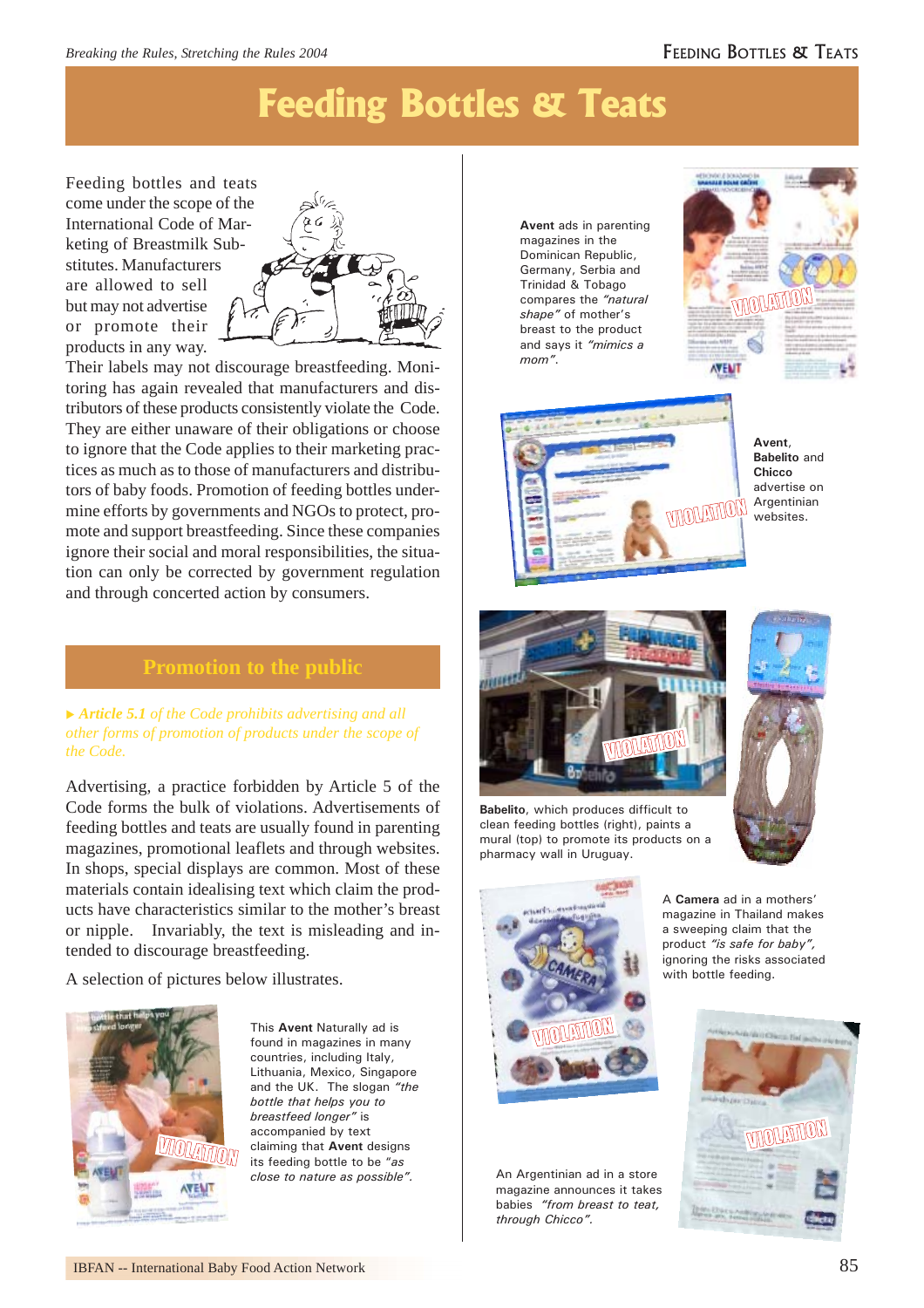

**Curity** ad in a parenting magazine in Mexico claims it is *"recommended by the Mexican Paediatric Association", implying medical endorsement.*





Height measures advertising **Curity** bottles to Mexican crèches.

(R) **Dr. Brown's Natural Flow** feeding bottle ad entices mothers with the slogan *"Your baby deserves the best!"* in *Motherhood* magazine (Singapore)

(L) An ad in *Baby and You* magazine (UK) announces: *"There used to be more questions than answers… Now there is a feeding bottle that provides one simple answer - The Dr. Brown's Natural Flow"*.



A Honduran **Evenflo** billboard advertises feeding bottles by showing a picture of daddy bottle feeding his baby and the slogan *"with love for the baby".*



**Johnson & Johnson** have discontinued their own line of feeding bottles but their online store, www.Babycenter.com (accessible through Johnson & Johnson's website) hosts and promotes several brands of feeding bottles and teats.



**Huki** manages to find seven similarities between its rubber teat and a human breast in this Indonesian ad.



 This Mexican leaflet says *"for best growth, Gerber is more than you imagine"*. In Costa Rica, an ad in pocket diaries given to mothers highlights the convenience of the product by saying *"you can feed him even though you are not with him",* and in the Dominican Republic, a **Gerber** ad promotes its teats because baby *"will enjoy his food".*



The caption above baby's hand in a **Mister Baby** ad in Italy says *"I want it exactly like this"*.



A blatant promotional ad for **Mister Baby** from a mother's magazine in Taiwan.



A **Nuk** ad for its feeding bottles and teats in a Japanese magazine reminds *"Mothers, please start*

*thinking about regular teeth before a baby's first tooth comes out"* and claims products are modelled *"on mother's nipples where a baby has to use its chin and tongue"* and *"its unique shape is …the result of .. research on how a baby trains its nose to breathe..."*



*"No more crying babies!"* shouts this Singaporean advertisement in the *Motherhood* magazine to *"parents who really care."*

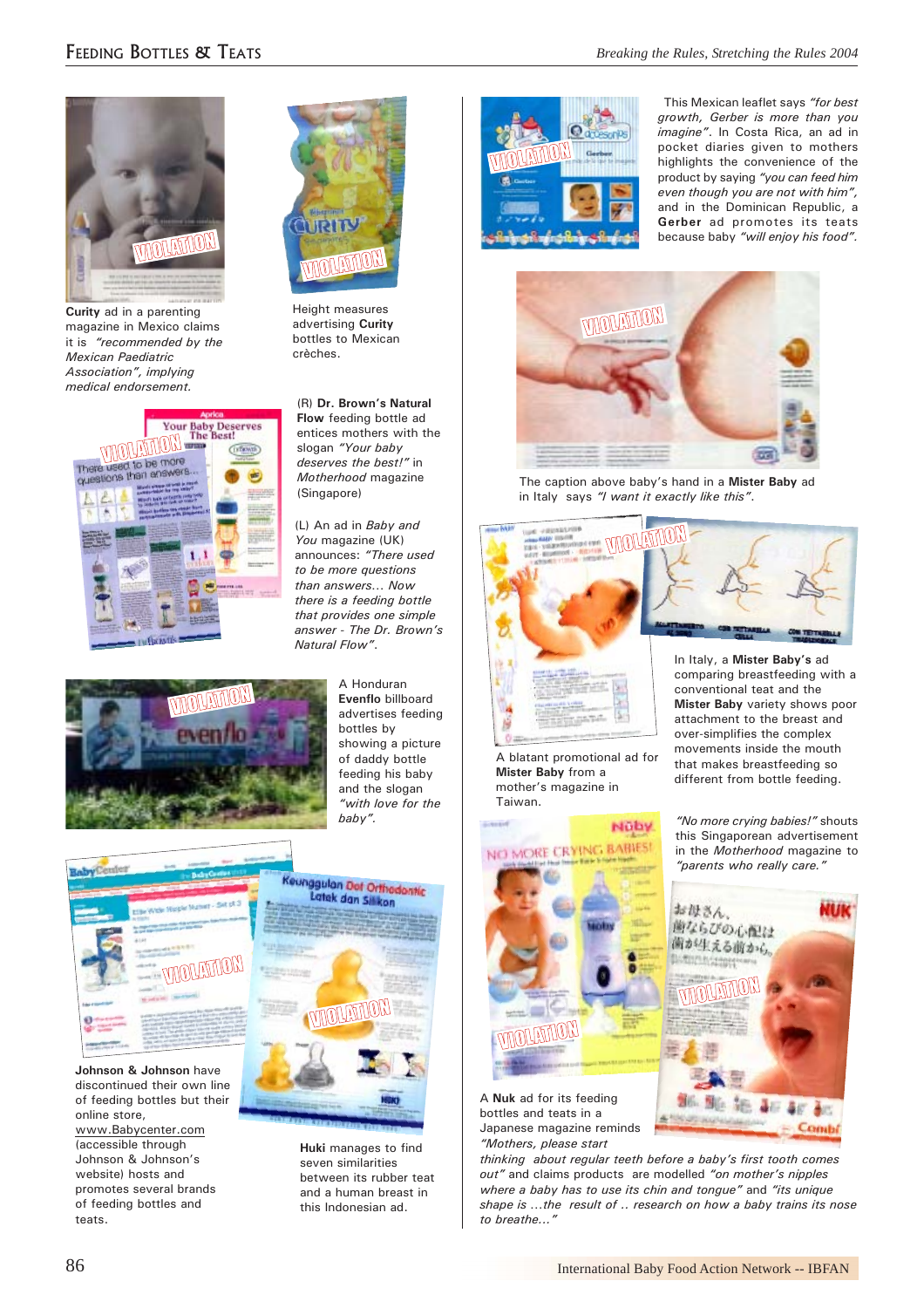

Cute gurgling babies are used by **NUK** to hard-sell bottles and teats in Armenia. An advertisement in the *Io e il mio*

*bambino* magazine advertises **NUK** bottles as *" Nuk a natural philosophy … the best alternative to mother's breast."* The advertisement shows a mother bottle-feeding her baby and portrays **NUK** teats as equivalent to mother's nipples.



An interesting juxtaposition of the pseudo with the real thing. This time a two-page spread from **Pigeon** in Japan shows how satisfied and happy baby can be even when its not mummy.



The breast as an icon? This hard-cover **Pigeon** book in Japan uses cartoons to discuss breastfeeding, but contains erroneous and misleading information.



**Tommee Tippee** ad in the UK talks about *"a teat so close to the real thing, it could be mummy"*. Indeed.



The baby in this **Pigeon** magazine ad in Indonesia says *"My friend won't make me choke".* An illustration draws similarity between the **Pigeon** teat and mother's nipple.



*"Bottoms up!"* - **Tolly Joy** in Singapore borrows the famous phrase among drinkers to sell feeding bottles.



▶ **Article 5.3** of the Code bans promotional devices at the *retail level.* ▶ **Article 5.4** of the Code prohibit companies from giving *samples and gifts to mothers.*

Manufacturers, distributors and retailers occasionally offer gifts and special discounts to induce sales.



*"Perfect for the new mom"* discount given by an online baby store for **Avent** products.

To boost sales, manufacturers and distributors are increasingly joining forces with parenting magazines to offer gifts of bottles and teats to subscribers. This type of promotion is similar to sampling.



A **Pigeon** ad in *Parents Guide* magazine in Indonesia offers the first 20 subscribers **Pigeon** gift packs which include feeding bottles. Other subscribers will get up to 35% discount on **Pigeon** products.

The *Parenting* magazine in Mexico offers a **Curity** bottle as a gift with a oneyear subscription to the magazine.

Other methods of promotion are through special displays and baby clubs.



**NUK** Baby Club application forms were distributed at an expo in Hong Kong.

Snoopy, the famous cartoon character pushes **NUK** in Serbia.